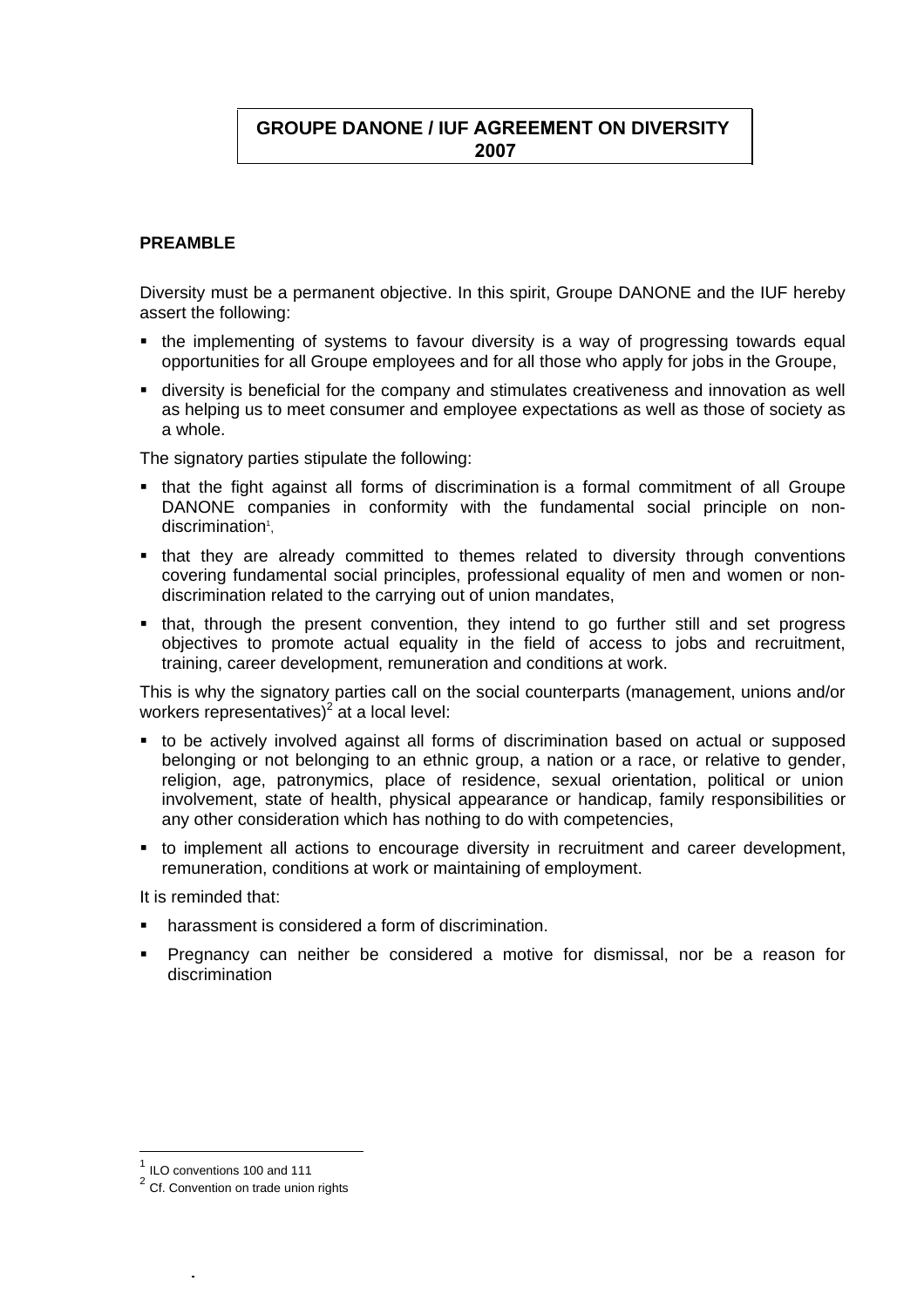## **OBJECTIVES**

The commitments of the present convention do not challenge more favourable arrangements existing in Groupe DANONE companies or resulting from legislation.

The social counterparts in the Group's companies are invited to negotiate actual applicational procedures for these commitments that take account of specific situations in the company/site concerned as well as economic and social contexts in the country and local employment areas.

The commitments in this convention on diversity cover the following fields: Recruitment and jobs – Training – Career development – Remuneration – Conditions at work.

## **1. RECRUITMENT AND JOBS**

#### **1.1. Opening up recruitment sources and methods**

**Principle**: The signatory parties call on the social counterparts throughout the Group's companies to take, and as appropriate to pursue, initiatives in terms of diversity in the fields of recruitment and jobs.

#### **Application**:

- **Informing their external partners active in recruitement and training (temping agencies,** colleges, recruitment agencies, public job agencies, specialist organizations for the insertion of handicapped employees, etc.) concerning the diversity policy that the company intends to carry out and make sure that its partners take account of this.
- **Extending recruitment sources.**
- Eliminating any discriminatory criteria when writing job offers and function definitions.
- Ensuring that recruitment criteria are objective and only based on the required competencies (acquired by experience or validated through a recognized qualification).
- **Setting up selection methods which allow account to be taken not only of training and** acquired qualifications but also the existing and potential capacities of each person.
- **Setting up relevant progress objectives and measurement indicators at a local level** including:
	- the search for a balance between men/women in recruitment at all levels and in all functions,
	- recruitment that reflects the local society (taking account of populations that are likely to be discriminated against, etc.).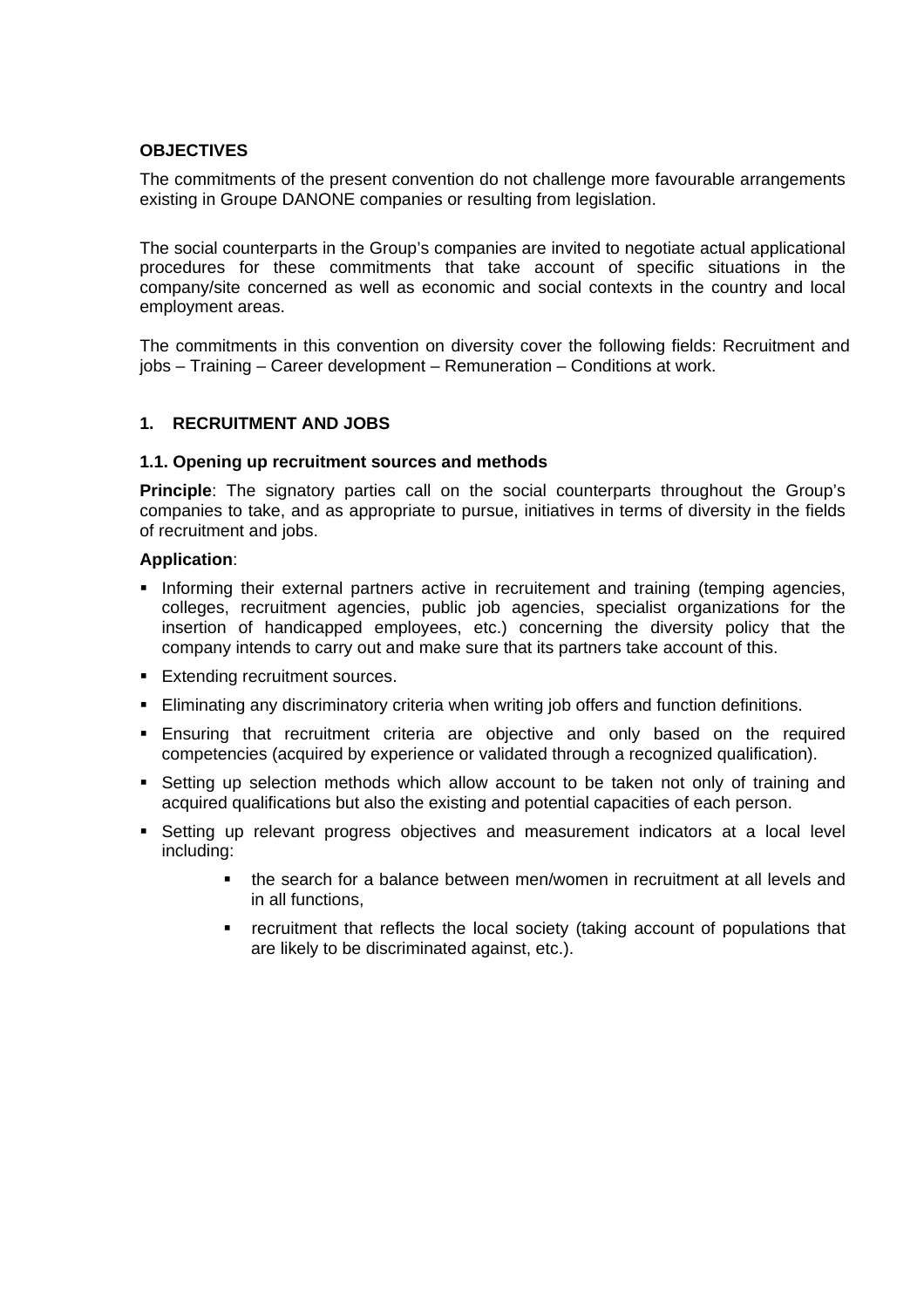## **1.2. Contributing to professional insertion**

**Principle**: The signatory parties call on the social counterparts to commit themselves jointly to real actions in favour of people who encounter particular difficulties in accessing or maintaining jobs.

## **Application**:

- Receiving and training non-qualified young people.
- Facilitating the return to employment for single parents or people who have interrupted their professional career for family reasons or due to unemployment (e.g.: specific interview relative to a career path, refresher training, etc.).
- Encouraging the reintegration of employees who are victims of accidents in their day-today life that have lead to a handicap (e.g.: specially equipping a workstation, identifying other positions that are likely to be open within the company, training for a person to adapt to a new position or for redeployment, etc.).
- Setting up specific resources intended to maintain the most vulnerable populations in employment or to redeploy them should a change of activity lead to job losses.
- **Setting up specific accompanying measures, as appropriate, to encourage integration** (understanding culture, learning the local language, etc.).

## **2. TRAINING**

#### **2.1. Training people to combat stereotypes**

**Principle**: Effective implementation of equal opportunities requires work on collective representations and the resulting stereotypes. Increasing awareness and training is therefore essential to successfully manage diversity in the company.

## **Application**:

- Setting up the following, in line with specific features in each of the Group's companies:
	- the appropriate awareness actions with Managers and all staff.
	- training modules intended for people in charge of recruitment and human resources management.

#### **2.2. Guaranteeing that everyone has access to professional training**

**Principle**: The signatory parties call on the social counterparts to be involved, through social dialogue (consultation, negotiation), in setting up and monitoring systems allowing each employee to have access to training.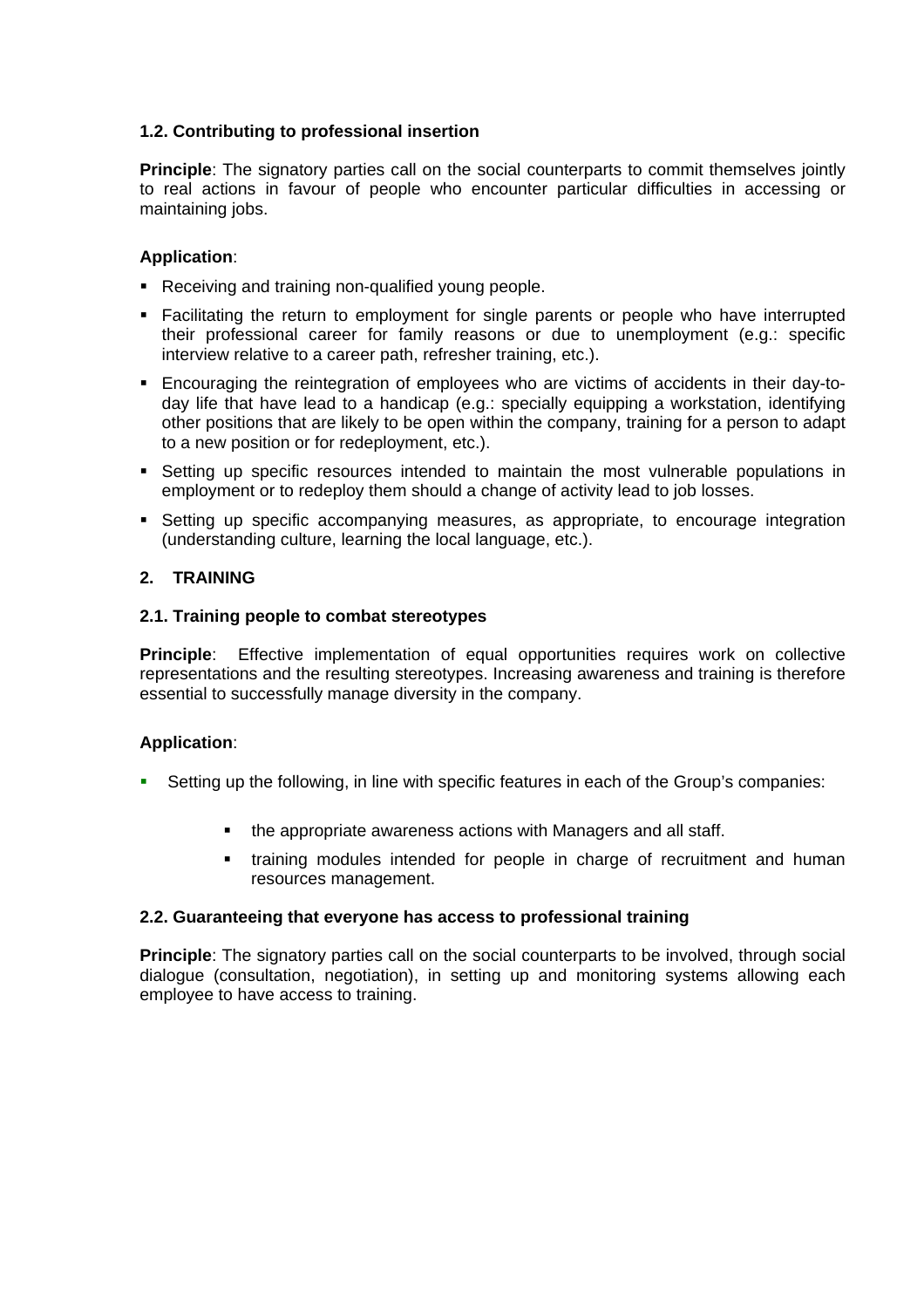## **Application:**

- **Informing all staff of the various training possibilities both internal and external, with** particular attention paid to people who would not spontaneously take action to ensure their own training.
- Ensuring that each employee masters the basic skills defined in the "Evolution" programme (reading and writing, counting, communicating and applying hygiene, safety and quality standards).
- **•** Reducing barriers to access training for people who might encounter specific difficulties that are either tangible (transport, family constraints, etc.) or other (the fear of failure, cultural differences, difficulty in expressing themselves in a group, etc.), by setting up the appropriate measures based on quantitative and qualitative analysis.
- Every year, the social counterparts will analyse figures for each company concerning the number and type of employees who have received training<sup>3</sup>, with the target objective of each employee benefiting from an average of 24 hours' training per year over 3 years.

## **3. PROFESSIONAL DEVELOPMENT**

## **3.1. Opening up development opportunities**

**Principle**: The signatory parties call on the social counterparts to be involved in setting up the monitoring of systems enabling the opening up of professional development opportunities to everyone without discrimination and based on equality of competencies.

## **Application**:

- Each employee must be able to talk about his professional development with his superior managers during the appraisal interview, at least every 2 years. The social counterparts are encouraged to negotiate the application procedures for this commitment adapted to local contexts.
- A skills passport will be provided to each employee to give value to his employability: besides listing the acquired skills, it will include the path, training and changes of position.
- **Information on job openings will be accessible within each company and between** companies in the same country so as to ensure equal access to openings for everyone based on a transparent approach.
- Each employee will be proposed a change of position at least every 5 years, as defined in the "Evolution" programme.
- Every year, the social counterparts will analyse professional development indicators (movements and promotions) for each type of beneficiary (gender, age, handicap, etc.) and will, as appropriate, set up a corrective action plan intended to improve the presence of various categories in professional development and for various hierarchical levels (looking for the causes of differences, adapting the career management rules and processes if required, etc.).

<sup>3</sup> as provided for in the DANONE / IUF convention on economic and social data.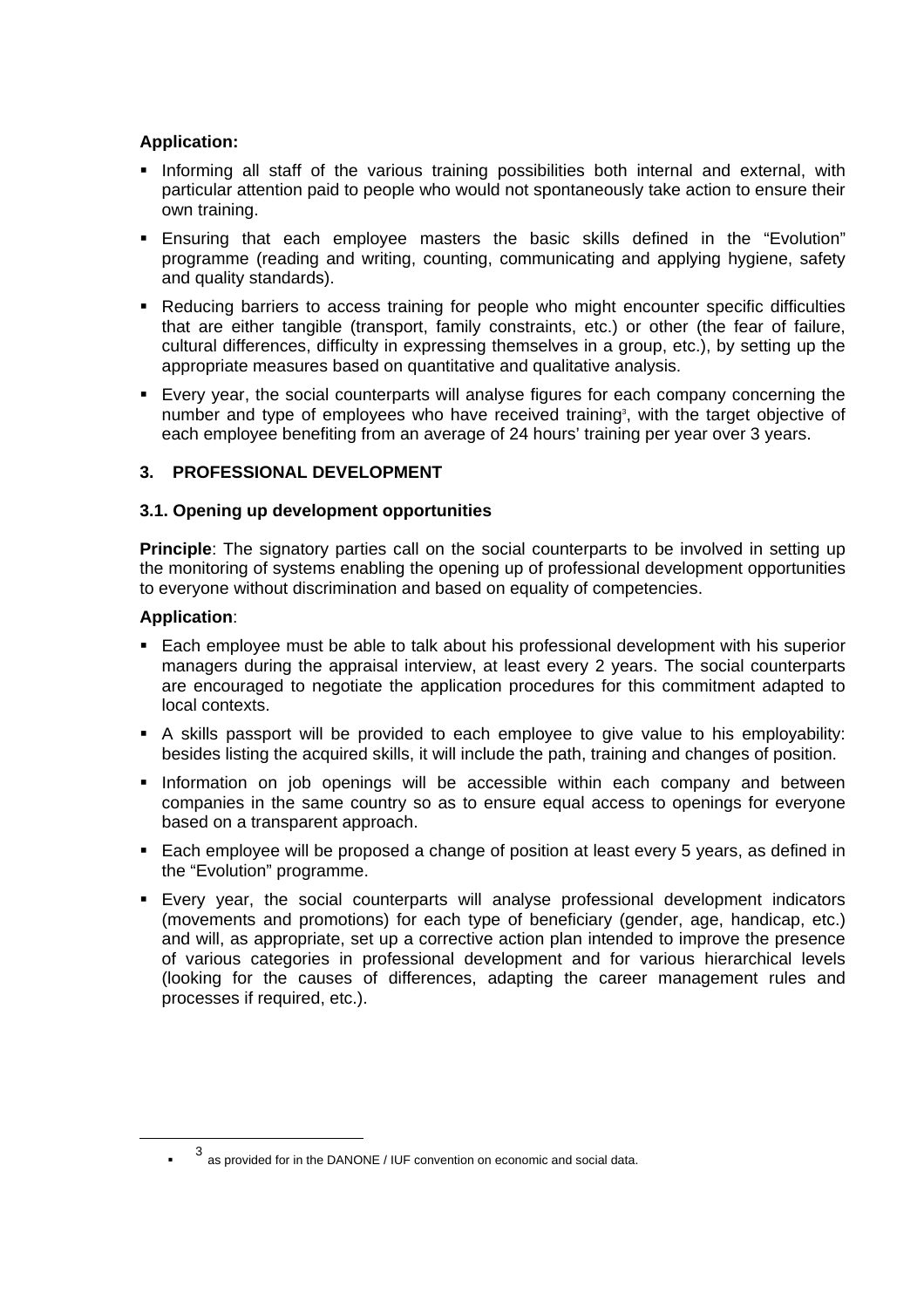## **4. REMUNERATION**

## **4.1. Making equality of remuneration a reality**

**Principle**: The signatory parties call on the social counterparts to check that no employee is discriminated against in terms of salary or other social benefits based on considerations given in the preamble and without any relation to competencies.

#### **Application**:

- Carrying out studies every year on remuneration, notably concerning equality of men and women for identical work. When any anomalies have been identified, resources intended to remedy this situation will be set up.
- The social counterparts are encouraged, as appropriate, to negotiate real application procedures for this commitment adapted to local contexts.

**Specific point**: Companies will ensure that leave related to children (maternity, paternity, simple or full adoption, etc.) does not lead to any differentials in terms of changes in remuneration.

## **5. CONDITIONS AT WORK**

## **5.1. Leveraging conditions at work to develop diversity**

**Principle**: The signatory parties call on the social counterparts to work together on aspects relative to conditions at work to favour diversity in the company.

#### **Application**:

- Organising job content to ensure that it is not a source of exclusion (individual and collective organisation, physical conditions necessary to do jobs, mental workload, etc.).
- Should legislation not cover these subjects, setting up rules and procedures for leave and returning to work in the following situations:
	- birth of a child (amount of leave, payment, etc.).
	- temporary interruption of a career (choosing to bring up your children, accidents in life, etc.).
- Arranging working times so that solutions can be provided to specific situations, notably concerning:
	- expectant mothers (and primarily the compliance with maternity leave durations),
	- single parents looking after a family,
	- handicapped employees,
	- senior employees.
- **IMPROVING WORKST INGOVIDE 10 AVOID 2015** Improving improving user time (carrying improving 1 loads, repetitive movements, etc.) and to make these positions more accessible.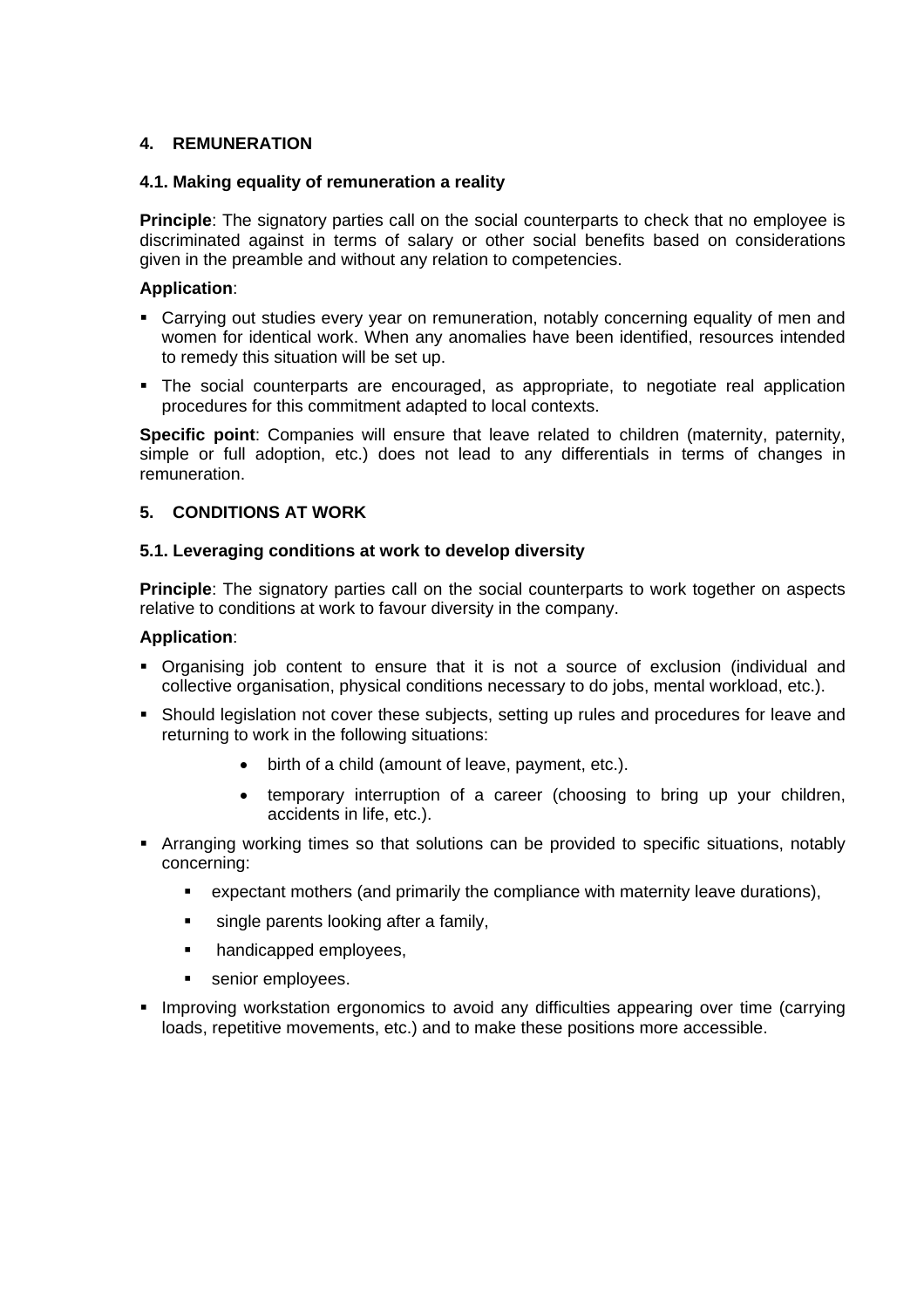Adapting workstations, whenever possible, to maintain employees with specific difficulties in employment (related to age, handicaps, etc.).

#### **6. COMMUNICATION**

Management of companies will give a copy of this convention, in the country's language, to union organisations represented in the company and/or to workers representative bodies. In addition, they will implement the appropriate measures to inform all staff of the principles of this convention.

The IUF will ensure that this convention is circulated to all affiliates that are represented in Groupe DANONE workers.

Groupe DANONE will circulate this convention as a good practice to its suppliers and subcontractors.

#### **7. IMPLEMENTATION AND ROLE OF MANAGEMENT AND UNIONS**

#### **7.1. Management of companies will open a dialogue with union representatives and/or workers representatives covering:**

- Setting up measures to inform management of situations which are of a discriminatory nature.
- Setting up a working timetable and coordinating specific authorities (whether required by law or within the framework of the recommended good practices) enabling them:
	- to decide on the quantitative and qualitative analyses to carry out,
	- to share results and discuss the measures to be taken,
	- to set objectives and timeframes to achieve them,
	- to define indicators,
	- to propose initiatives intended to develop diversity within the company.

#### **7.2. Union organisations in each company are committed to locally promoting diversity:**

- in designating union representatives, in setting up systems to facilitate the employment of women, young people and handicapped people,
- to take initiatives in terms of awareness and training of representatives on the themes of combating discrimination and promoting diversity.

#### **7.3. Groupe DANONE and the IUF will agree to jointly set up and monitor diversity in the company at Groupe level**

This monitoring will at least involve a yearly analysis of the various components of diversity (statistical monitoring, internal surveys for training, recruitment, consultation carried out, as appropriate the number and content of agreements signed, good practices that can be shared, etc.).